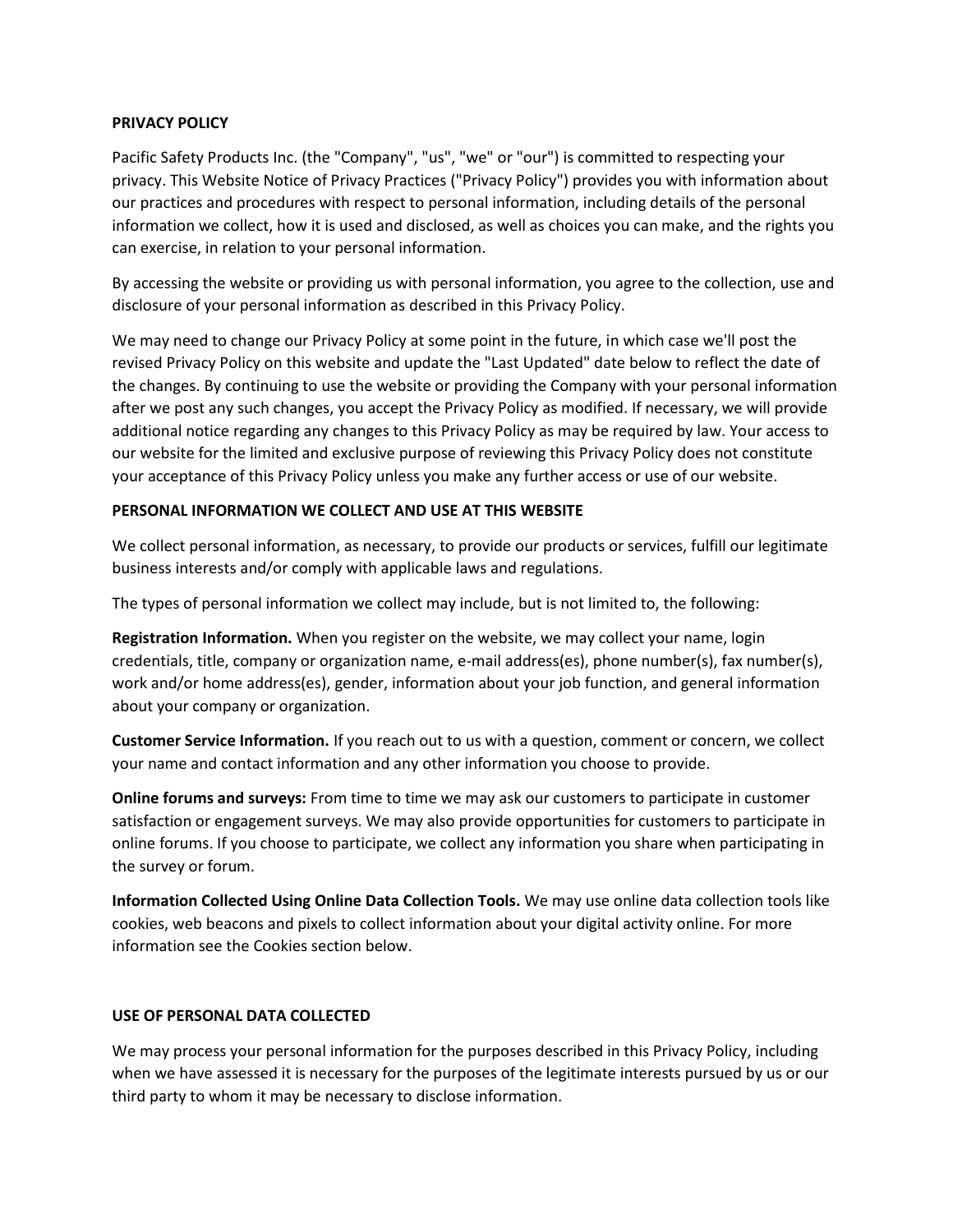Personal information is used to:

- Provide customer service, including responding to your questions, comments and concerns.
- Carry out sales and marketing activities including sending you information about products and services that may be of interest to you, creating and delivering targeted advertisements and offers, conducting marketing campaigns, managing contacts and preferences, generating leads and opportunities, organizing and managing events, and engaging in social media interactions.
- Provide you with important information about the products or services that you are using, including critical updates and notifications.
- Improve our website and our products and services, including making our website easier to use, providing content that is of most interest to our visitors, solving technical problems, and improving our products, services and content based on customer feedback and comments.
- Calculate overall website usage statistics and conducting market research and analysis.
- Comply with legal and regulatory requirements.

We may use personal information for other purposes with your consent or as permitted or required by law.

# **DISCLOSURE OF PERSONAL DATA COLLECTED**

We hire or use other companies to provide services on our behalf, such as website hosting, packaging, shipping, professional services, marketing and sales communications and other services. We will only provide those companies the personal information they need to deliver the service. The third parties are required to protect the personal information and to only use the personal information to perform the services for us.

We may also disclose personal information to our affiliates as necessary for the purposes described in this Privacy Policy.

We may disclose personal information if required to do so by law or in the good faith belief that such action is necessary to (a) conform to the edicts of the law or comply with legal process served on urgent circumstances to protect the personal safety of our employees or agents, users of our products or services, or members of the public. We will comply with lawful requests for access to personal information from law enforcement authorities.

We reserve the right to transfer your personal information in the event of a transfer of ownership, such as acquisition by or merger with another company.

# **INTERNATIONAL TRANSFERS OF PERSONAL DATA**

INTERNATIONAL TRANSFERS OF PERSONAL DATA The Company is headquartered in Canada . As described in this Privacy Policy, we share personal information with affiliates and service providers who may be located in the United States. As a result, your personal information may be processed and stored in the United States for the purposes described in this Privacy Policy. We take appropriate steps to ensure that any transfer of personal information is carried out in compliance with applicable laws. With regard to service providers to ensure that the transfer is in accordance with legal requirements,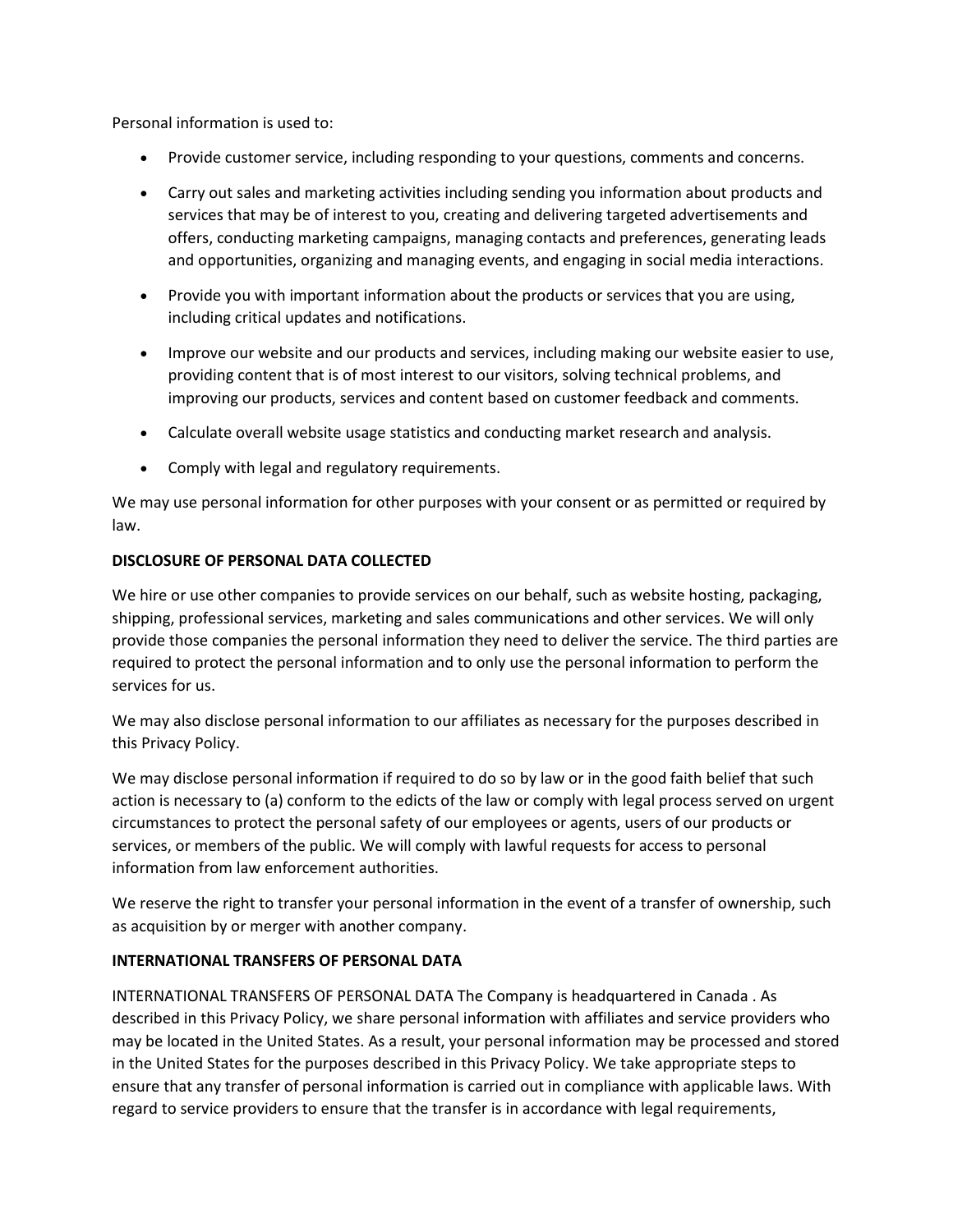approved codes of conduct or certification mechanisms or binding and enforceable commitments of the recipient are required.

# **DATA SUBJECT RIGHTS AND OPT OUT**

The file containing your personal information will be maintained on our servers or those of our service provider. If you wish to request access to, or correction of, your personal information in our custody or control, please contact us as described below. We may need to verify your identity before searching for or providing you with personal information.

Where personal information is processed with consent, you may (subject to contractual and legal restrictions) refuse to provide your consent, or choose to withdraw your consent, to our processing of your personal information. Note that if you refuse to consent, or withdraw your consent, to certain processing of your personal information, we may not be able to provide certain of our services.

You may unsubscribe from our email communications by using the unsubscribe feature in our emails. You may also ask us not to use your personal information for marketing purposes, by contacting us at [privacy@safariland.com.](mailto:privacy@safariland.com.)

# **HOW LONG WE KEEP YOUR PERSONAL DATA**

We hold your personal information only as long as we have a valid legal reason to do so, which includes providing you with the services you have requested, meeting our legal and regulatory obligations, resolving disputes and enforcing our agreements. The length of time for which we keep different types of personal information can vary, depending on why we originally obtained them, the reason we process them and the legal requirements that apply to them.

#### **INFORMATION COLLECTED FROM CHILDREN**

We are committed to preserving online privacy for all of our website visitors, including children. The website is a general audience site, and we do not knowingly collect information about children or sell products to children. We will not knowingly collect any information from children under the age of 13. If you are under the age of 13, you must ask your parent or guardian to assist you in using www.pacsafety.com. Furthermore, we may restrict entries to any contests, sweepstakes or promotions to entrants who are at least 18 years of age.

#### **DATA SECURITY**

We restrict access to personal information collected about you at our website to our employees, our affiliates' employees, or others who need to know that information to provide services to you or in the course of conducting our normal business operations. While no website can guarantee security, we use commercial reasonable efforts to maintain appropriate physical, electronic, and procedural safeguards to protect your personal information collected via the website. We protect our databases with various physical, technical and procedural measures and we restrict access to your information by unauthorized persons. We also advise all Company employees about their responsibility to protect customer data and we provide them with appropriate guidelines for adhering to our Company's business ethics standards and confidentiality policies.

#### **COOKIES**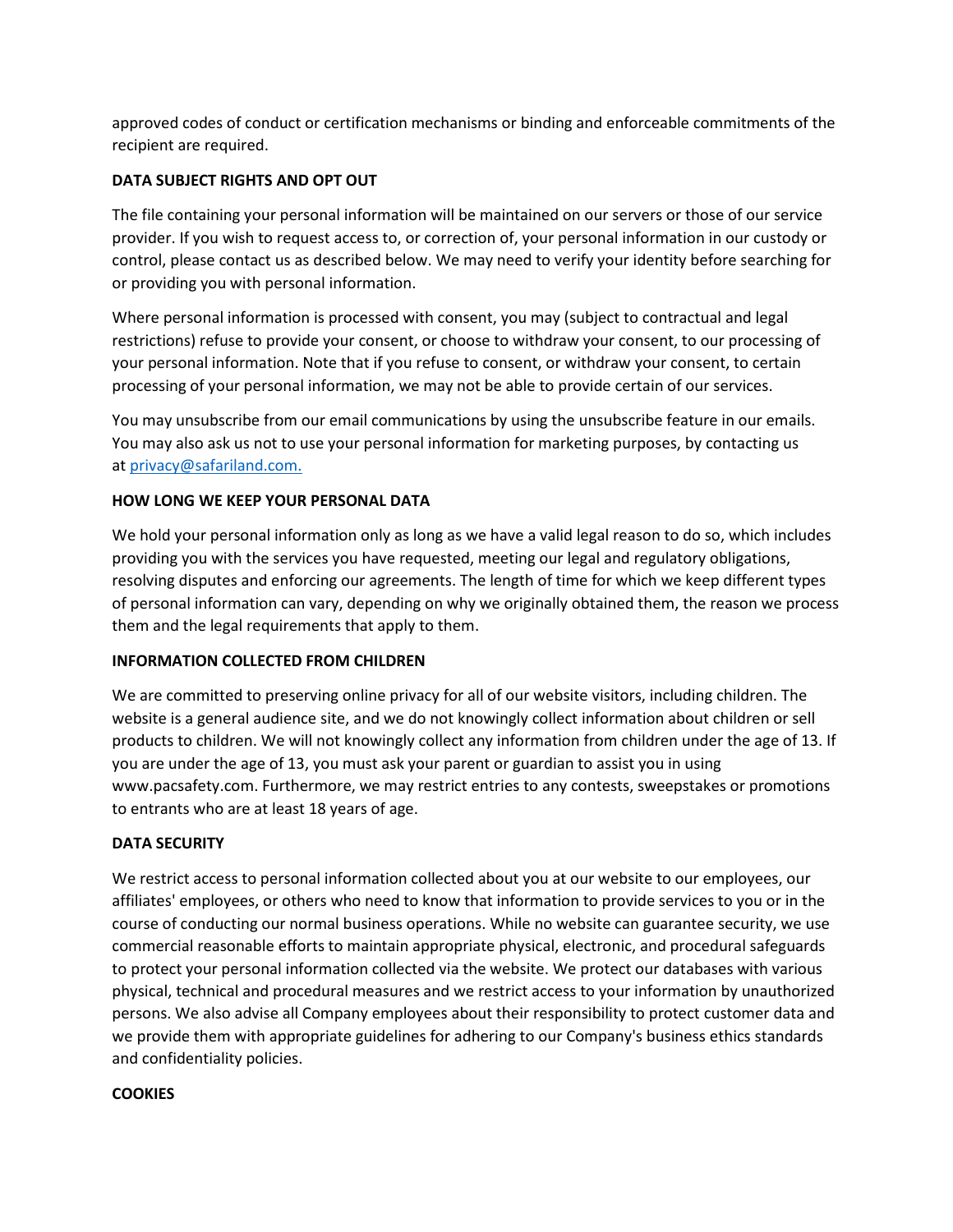The website collects technical information about your visit. This can include information such as the name of the Internet Service Provider (ISP) and the Internet Protocol (IP) address through which you access the Internet; the type of operating system you are using, the date and time you accessed the site; the pages that you access while at the site, your manner of connecting to the Internet, the Internet address of the website from which you linked directly to our website, other information about your geographic location, and the domain name of your Internet service provider. For further information related to our use of cookies and other tracking technologies that may be used on the website by Safariland and third parties, and your ability to not be tracked, please review our Cookie Settings in the footer of our website.

# **LINKS TO THIRD PARTY WEBSITES**

We may provide links to other sites on the Internet for your convenience to locate related information and services. These sites have not necessarily been reviewed by us and are maintained by third parties over which we exercise no control. Accordingly, we expressly disclaim any responsibility for the privacy policies, information collection practices, content, accuracy of the information, and/or quality of products or services provided by or advertised on these third-party websites. Moreover, these links do not imply an endorsement with respect to any third party or any website or the products or services provided by any third party.

#### **SOCIAL MEDIA**

Any information, communications, or material of any type or nature that you submit to our website or through our services (including, but not limited to, any Company website contained on a social media platform or website such as Facebook or Twitter) by email, posting, messaging, uploading, downloading, or otherwise (collectively, a "Submission"), is done at your own risk and without any expectation of privacy. The Company cannot control the actions of other users of any social media platform or website and the Company is therefore not responsible for any content or submissions contained on such sites and platforms. By visiting any Company website that is contained on a social media platform or website, you are representing and warranting to the Company that you have reviewed the applicable privacy policy and terms of use of such platform or website and that you will abide by all such provisions contained therein. Additionally, in the event that the Company offers a message board or any other interactive or social-type feature on a website administered directly by the Company, please be aware that these areas may allow you to publicly post, and share with other users, certain messages, content, or other information (e.g., stories, pictures, ingredients, tips, etc.). Although the Company may take certain precautions to protect those who use these areas of the Company's website, we encourage you to be wary of giving out any personal information in such public forums. The information you post can be collected and used by people you do not know. We cannot guarantee the privacy and safety of these areas and are therefore not responsible for any information you choose to post. Your use of these features is fully at your own risk.

#### **CONTACT INFORMATION**

If you have any questions or concerns about this Privacy Policy, or if you wish to exercise any of your data protection rights, please contact us by any of the contact methods (mail, email or telephone) provided below. We will attempt to respond to your questions or concerns promptly.